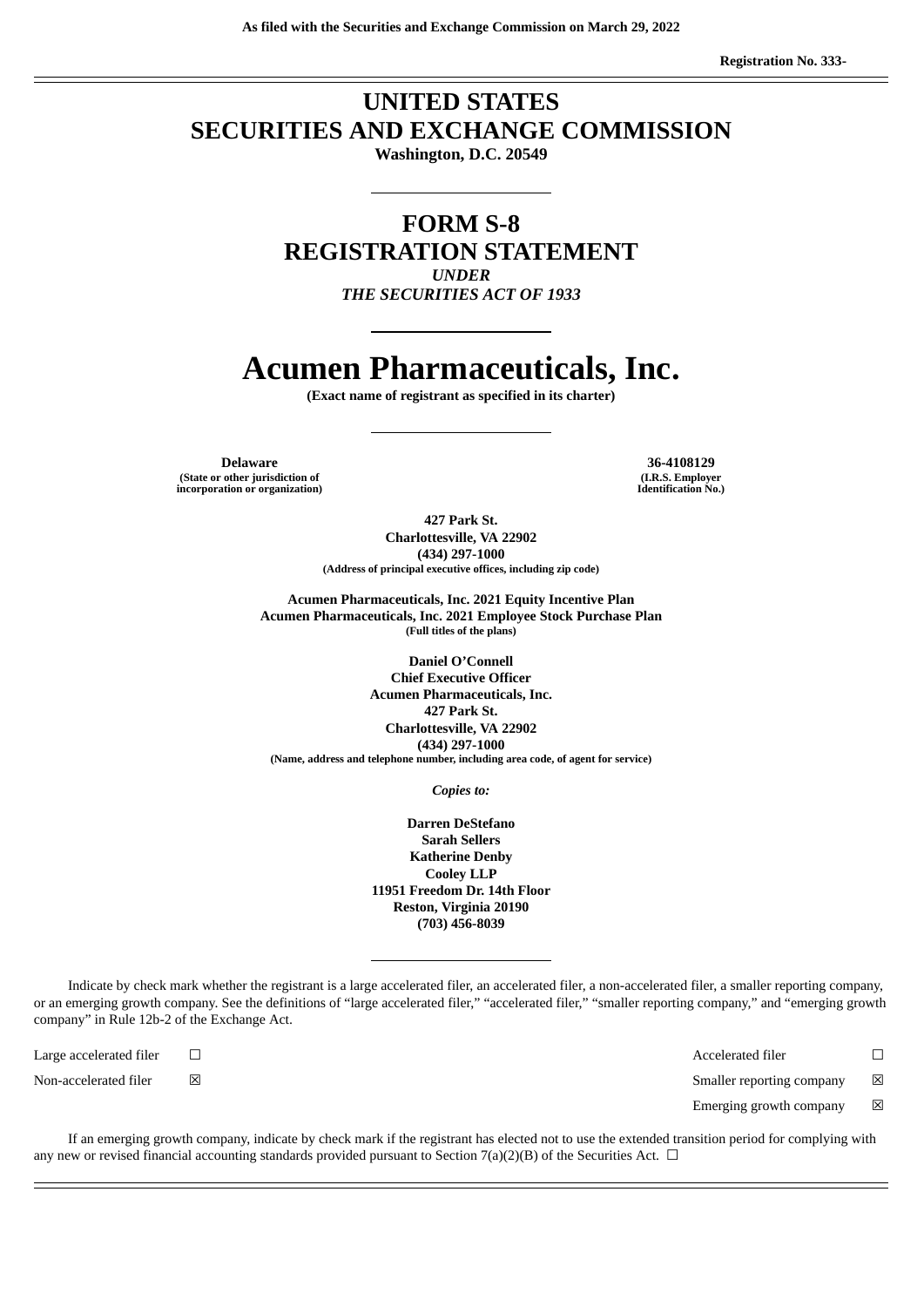#### **EXPLANATORY NOTE REGISTRATION OF ADDITIONAL SHARES**

Pursuant to General Instruction E of Form S-8, Acumen Pharmaceuticals, Inc. (the "*Registrant*") is filing this Registration Statement on Form S-8 with the Securities and Exchange Commission (the "*Commission*") for the purpose of registering (i) 2,023,663 additional shares of its common stock under the 2021 Equity Incentive Plan (the "*2021 Plan*"), pursuant to the provisions of the 2021 Plan providing for an automatic increase in the number of shares of common stock reserved and available for issuance under the 2021 Plan on January 1, 2022, (ii) 18,148 additional shares of its common stock under the 2021 Plan pursuant to the provisions of the 2021 Plan providing that shares subject to outstanding stock options or other stock awards that were granted under the Registrant's 2013 Amended and Restated Stock Performance Plan (the "*Prior Plan*") that terminate or expire prior to exercise or settlement, are settled in cash, are forfeited or repurchased because of the failure to vest, or are reacquired or withheld to satisfy a tax withholding obligation or the purchase or exercise price in accordance with the terms of the Prior Plan become available for issuance under the 2021 Plan, and (iii) 404,732 additional shares of its common stock under the 2021 Employee Stock Purchase Plan (the "*2021 ESPP*," and together with the 2021 Plan the "*Plans*"), pursuant to the provisions of the 2021 ESPP providing for an automatic increase in the number of shares of common stock reserved and available for issuance under the 2021 ESPP on January 1, 2022. In accordance with the instructional note to Part I of Form S-8 as promulgated by the Commission, the information specified by Part I of the Form S-8 has been omitted from this Registration Statement.

The Registrant previously registered shares of its common stock for issuance under the Plans on a Registration Statement on Form S-8 filed with the Commission on July 2, 2021 (File No. 333-257666). Pursuant to General Instruction E to Form S-8, this Registration Statement hereby incorporates by reference the contents of the Registration Statements referenced above except as set forth below.

#### **PART II**

#### **INFORMATION REQUIRED IN REGISTRATION STATEMENT**

#### **ITEM 3. INCORPORATION OF DOCUMENTS BY REFERENCE**

The following documents filed by the Registrant with the Commission are incorporated by reference into this Registration Statement:

- (a) The Registrant's Annual Report on [Form](http://www.sec.gov/ix?doc=/Archives/edgar/data/1576885/000119312522086775/d298784d10k.htm) 10-K for the fiscal year ended December 31, 2021, filed with the Commission on March 28, 2022.
- (b) The description of the Registrant's common stock which is contained in the Registrant's Registration Statement on [Form](http://www.sec.gov/Archives/edgar/data/1576885/000119312521201591/d148789d8a12b.htm) 8-A filed on June 28, 2021 (File No 001-40551) under the Securities Exchange Act of 1934, as amended (the "*Exchange Act*"), as updated by [Exhibit](http://www.sec.gov/Archives/edgar/data/1576885/000119312522086775/d298784dex42.htm) 4.2 to the Registrant's Annual Report on Form 10-K for the fiscal year ended December 31, 2021, including any amendment or report filed for the purpose of updating such description.
- (c) All other reports and documents subsequently filed by the Registrant pursuant to Sections 13(a), 13(c), 14, and 15(d) of the Exchange Act (other than Current Reports furnished under Item 2.02 or Item 7.01 of Form 8-K and exhibits furnished on such form that relate to such items) on or after the date of this Registration Statement and prior to the filing of a post-effective amendment to this Registration Statement which indicates that all securities offered have been sold or which deregisters all securities then remaining unsold, shall be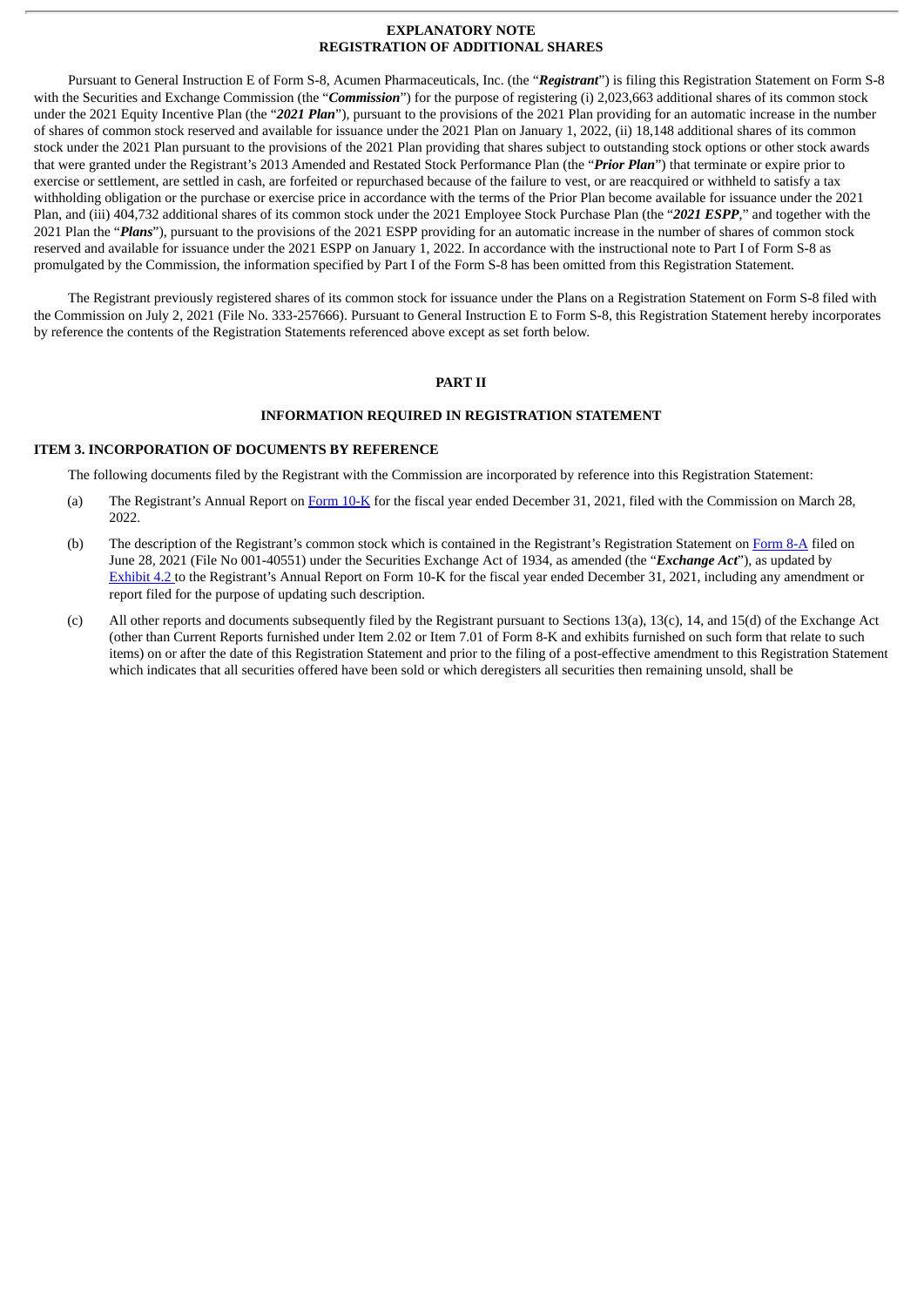deemed to be incorporated by reference herein and to be a part of this Registration Statement from the date of the filing of such reports and documents. Any statement contained in a document incorporated or deemed to be incorporated by reference herein shall be deemed to be modified or superseded for purposes of this Registration Statement to the extent that a statement contained herein or in any subsequently filed document that also is deemed to be incorporated by reference herein modifies or supersedes such statement. Any such statement so modified or superseded shall not be deemed, except as so modified or superseded, to constitute a part of this Registration Statement.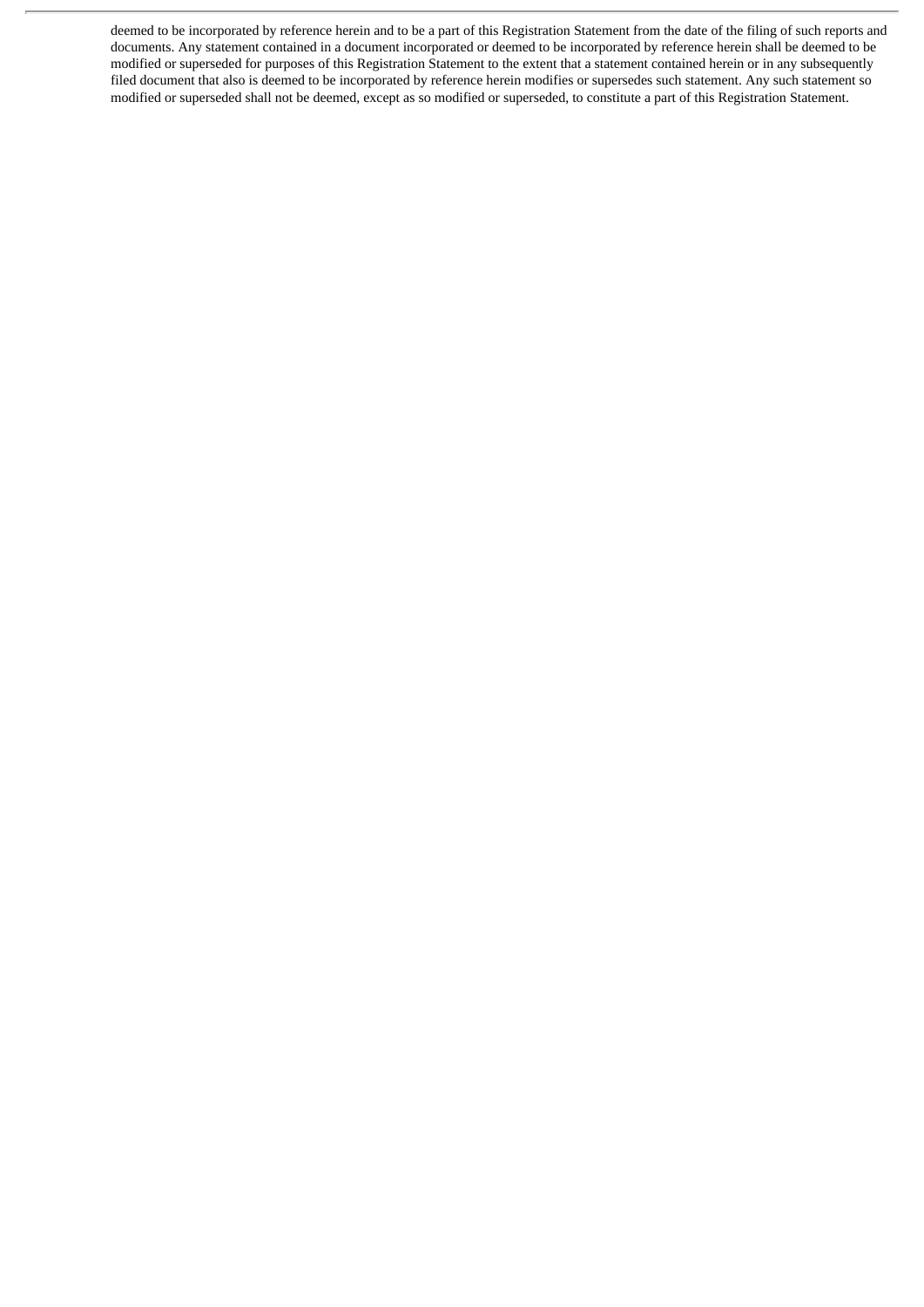#### **ITEM 8. EXHIBITS**

|                          |                                                                                     | <b>Incorporated by Reference</b> |                    |         |                    |  |
|--------------------------|-------------------------------------------------------------------------------------|----------------------------------|--------------------|---------|--------------------|--|
| Exhibit<br><b>Number</b> | <b>Description</b>                                                                  | <b>Schedule</b><br>Form          | <b>File Number</b> | Exhibit | <b>Filing Date</b> |  |
| 4.1                      | Amended and Restated Certificate of Incorporation of the Registrant.                | $8-K$                            | 001-40551          | 3.1     | July 7, 2021       |  |
| 4.2                      | <b>Amended and Restated Bylaws of the Registrant</b>                                | $8-K$                            | 001-40551          | 3.2     | July 7, 2021       |  |
| $5.1*$                   | <b>Opinion of Cooley LLP.</b>                                                       |                                  |                    |         |                    |  |
| $23.1*$                  | Consent of Cooley LLP (included in Exhibit 5.1).                                    |                                  |                    |         |                    |  |
| $23.2*$                  | Consent of Ernst & Young, LLP, independent registered public accounting firm.       |                                  |                    |         |                    |  |
| $24.1*$                  | Power of Attorney (included on the signature page of this Form S-8).                |                                  |                    |         |                    |  |
| 99.1                     | 2021 Equity Incentive Plan and Forms of Option Grant Notice and Agreement, Exercise |                                  |                    |         |                    |  |
|                          | <b>Notice, Early Exercise Notice and Restricted Stock Award Notice.</b>             | $S-1/A$                          | 333-256945         | 10.3    | June 24, 2021      |  |
| 99.2                     | 2021 Employee Stock Purchase Plan                                                   | $S-1/A$                          | 333-256945         | 10.2    | June 24, 2021      |  |
| $107*$                   | <b>Filing Fee Table</b>                                                             |                                  |                    |         |                    |  |

\* Filed herewith.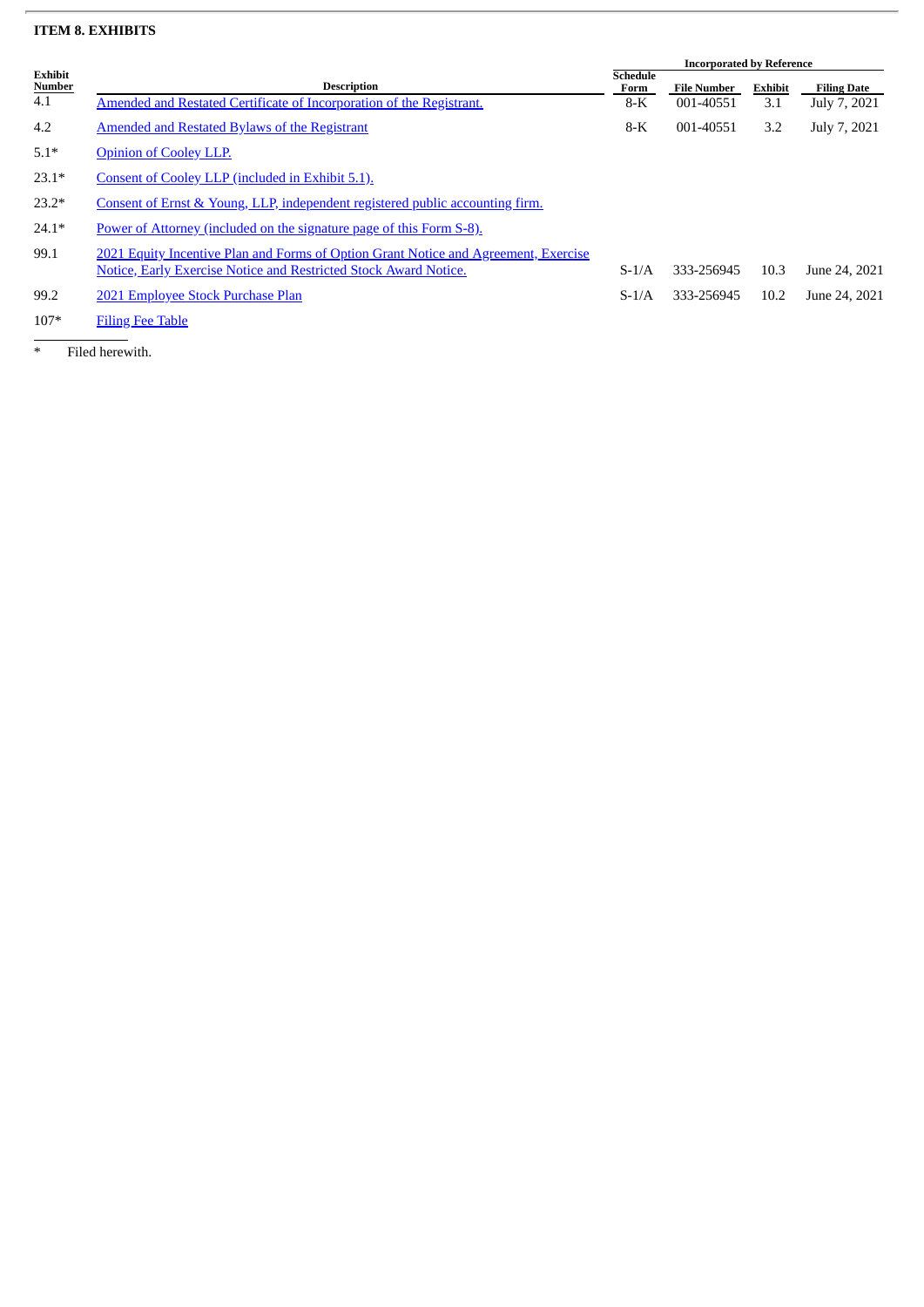#### **SIGNATURES**

<span id="page-4-0"></span>Pursuant to the requirements of the Securities Act of 1933, as amended, the Registrant certifies that it has reasonable grounds to believe that it meets all of the requirements for filing on Form S-8 and has duly caused this Registration Statement to be signed on its behalf by the undersigned, thereunto duly authorized, in the City of Charlottesville, Commonwealth of Virginia, on March 29, 2022.

#### **ACUMEN PHARMACEUTICALS, INC.**

By: /s/ Daniel O'Connell

Daniel O' Connell *Chief Executive Officer*

#### **POWER OF ATTORNEY**

**KNOW ALL PERSONS BY THESE PRESENTS**, that each person whose signature appears below constitutes and appoints Daniel O'Connell and William Matthew Zuga, and each one of them, as his or her true and lawful attorneys-in-fact and agents, with full power of substitution and resubstitution, for him or her and in their name, place or stead, in any and all capacities, to sign any and all amendments (including post-effective amendments) to this registration statement, and to file the same, with all exhibits thereto and other documents in connection therewith, with the Securities and Exchange Commission, granting unto said attorneys-in-fact and agents, and each of them, full power and authority to do and perform each and every act and thing requisite and necessary to be done in connection therewith, as fully to all intents and purposes as he or she might or could do in person, hereby ratifying and confirming all that said attorneys-in-fact and agents or any of them, or his or her substitute or substitutes, may lawfully do or cause to be done by virtue hereof.

Pursuant to the requirements of the Securities Act of 1933, this Registration Statement has been signed by the following persons in the capacities and on the dates indicated.

| Signature                                | Title                                                                 | Date           |
|------------------------------------------|-----------------------------------------------------------------------|----------------|
| /s/ Daniel O'Connell<br>Daniel O'Connell | Chief Executive Officer and Director<br>(Principal Executive Officer) | March 29, 2022 |
|                                          |                                                                       |                |
| /s/ William Matthew Zuga                 | Chief Financial Officer and Chief Business Officer                    | March 29, 2022 |
| William Matthew Zuga                     | (Principal Financial and Accounting Officer)                          |                |
| /s/ Nathan B. Fountain                   | <b>Director</b>                                                       | March 29, 2022 |
| Nathan B. Fountain, M.D.                 |                                                                       |                |
| /s/ Jeffrey L. Ives                      | Director                                                              | March 29, 2022 |
| Jeffrey L. Ives, Ph.D.                   |                                                                       |                |
| /s/ Sean Stalfort                        | Director                                                              | March 29, 2022 |
| Sean Stalfort                            |                                                                       |                |
| /s/ Laura Stoppel                        | <b>Director</b>                                                       | March 29, 2022 |
| Laura Stoppel, Ph.D.                     |                                                                       |                |
| /s/ Jeffrey Sevigny                      | Director                                                              | March 29, 2022 |
| Jeffrey Sevigny, M.D.                    |                                                                       |                |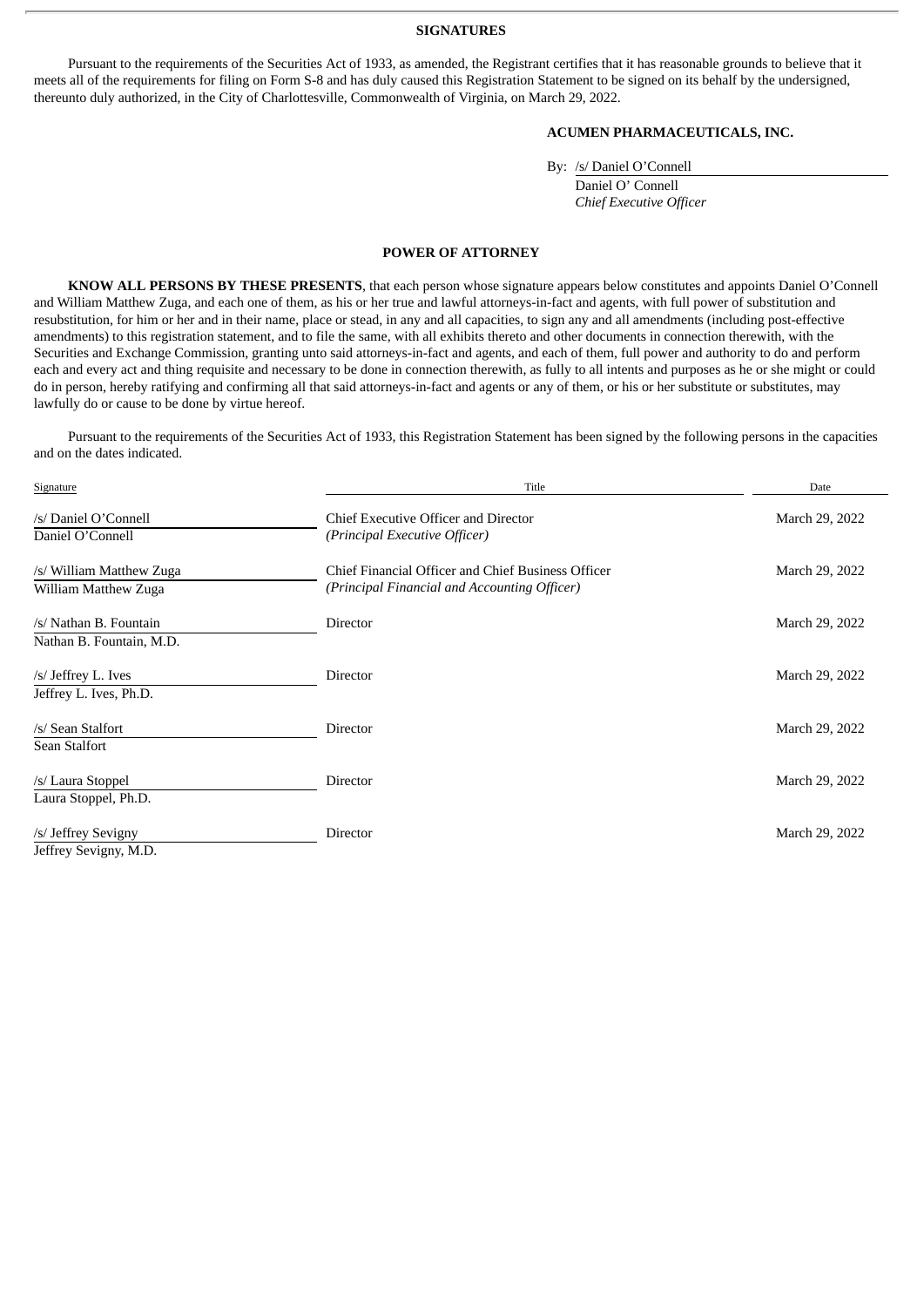## <span id="page-5-0"></span>Cooley

Darren DeStefano T: +1 703 456 8034 ddestefano@cooley.com

March 29, 2022

Acumen Pharmaceuticals, Inc. 427 Park St. Charlottesville, VA 22902

Ladies and Gentlemen:

We have represented Acumen Pharmaceuticals, Inc., a Delaware corporation (the "*Company*"), in connection with the filing by the Company of a Registration Statement on Form S-8 (the "*Registration Statement*") with the Securities and Exchange Commission covering the offering of up to 2,446,543 shares (the "*Shares*") of the Company's common stock, par value \$0.0001 per share (the "*Common Stock*"), consisting of (a) 2,041,811 shares of Common Stock issuable pursuant to the Company's 2021 Equity Incentive Plan (the "*2021 Plan*"), and (b) 404,732 shares of Common Stock issuable pursuant to the Company's 2021 Employee Stock Purchase Plan (together with the 2021 Plan, the "*Plans*").

In connection with this opinion, we have examined and relied upon (a) the Registration Statement and the related prospectuses, (b) the Company's Amended and Restated Certificate of Incorporation and Amended and Restated Bylaws, each as currently in effect, (c) the Plans and (d) originals or copies certified to our satisfaction of such records, documents, certificates, memoranda and other instruments as in our judgment are necessary or appropriate to enable us to render the opinion expressed below. We have assumed the genuineness of all signatures, the authenticity of all documents submitted to us as originals, the conformity to originals of all documents submitted to us as copies, the accuracy, completeness and authenticity of certificates of public officials, and the due authorization, execution and delivery of all documents by all persons other than the Company where authorization, execution and delivery are prerequisites to the effectiveness thereof. As to certain factual matters, we have relied upon a certificate of an officer of the Company and have not independently verified such matters.

Our opinion is expressed only with respect to the General Corporation Law of the State of Delaware. We express no opinion to the extent that any other laws are applicable to the subject matter hereof and express no opinion and provide no assurance as to compliance with any federal or state securities law, rule or regulation.

On the basis of the foregoing, and in reliance thereon, we are of the opinion that the Shares, when sold and issued in accordance with the Plans, the Registration Statement and the related prospectuses, will be validly issued, fully paid and nonassessable (except as to shares issued pursuant to certain deferred payment arrangements, which will be fully paid and nonassessable when such deferred payments are made in full).

> Cooley LLP Reston Town Center 11951 Freedom Drive 14th Floor Reston, VA 20190-5656 t: +1 703 456 8000 f: +1 703 456 8100 cooley.com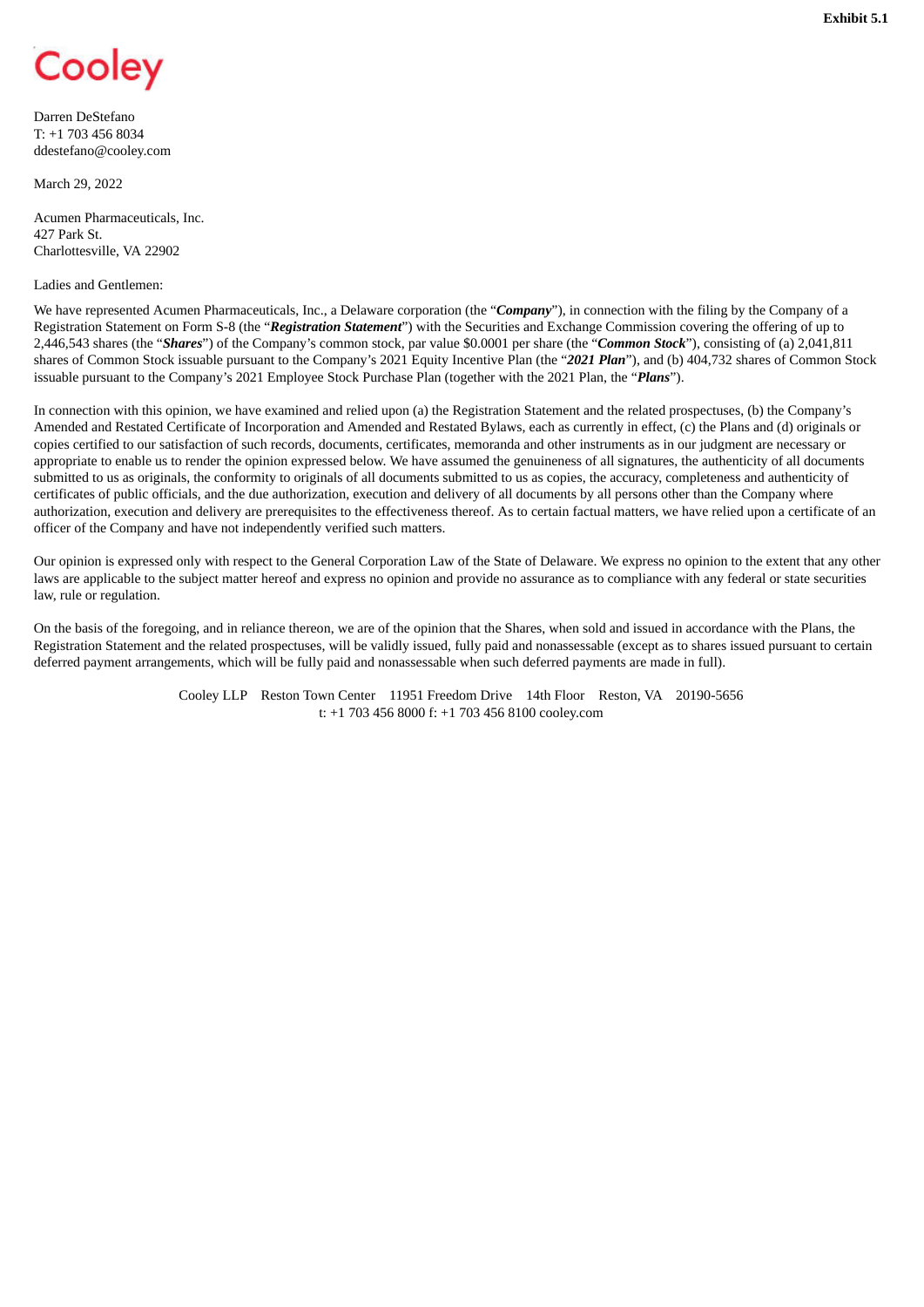# Cooley

Acumen Pharmaceuticals, Inc. March 29, 2022 Page Two

We consent to the filing of this opinion as an exhibit to the Registration Statement.

Sincerely,

Cooley LLP

By: /s/ Darren DeStefano

Darren DeStefano

Cooley LLP Reston Town Center 11951 Freedom Drive 14th Floor Reston, VA 20190-5656 t: +1 703 456 8000 f: +1 703 456 8100 cooley.com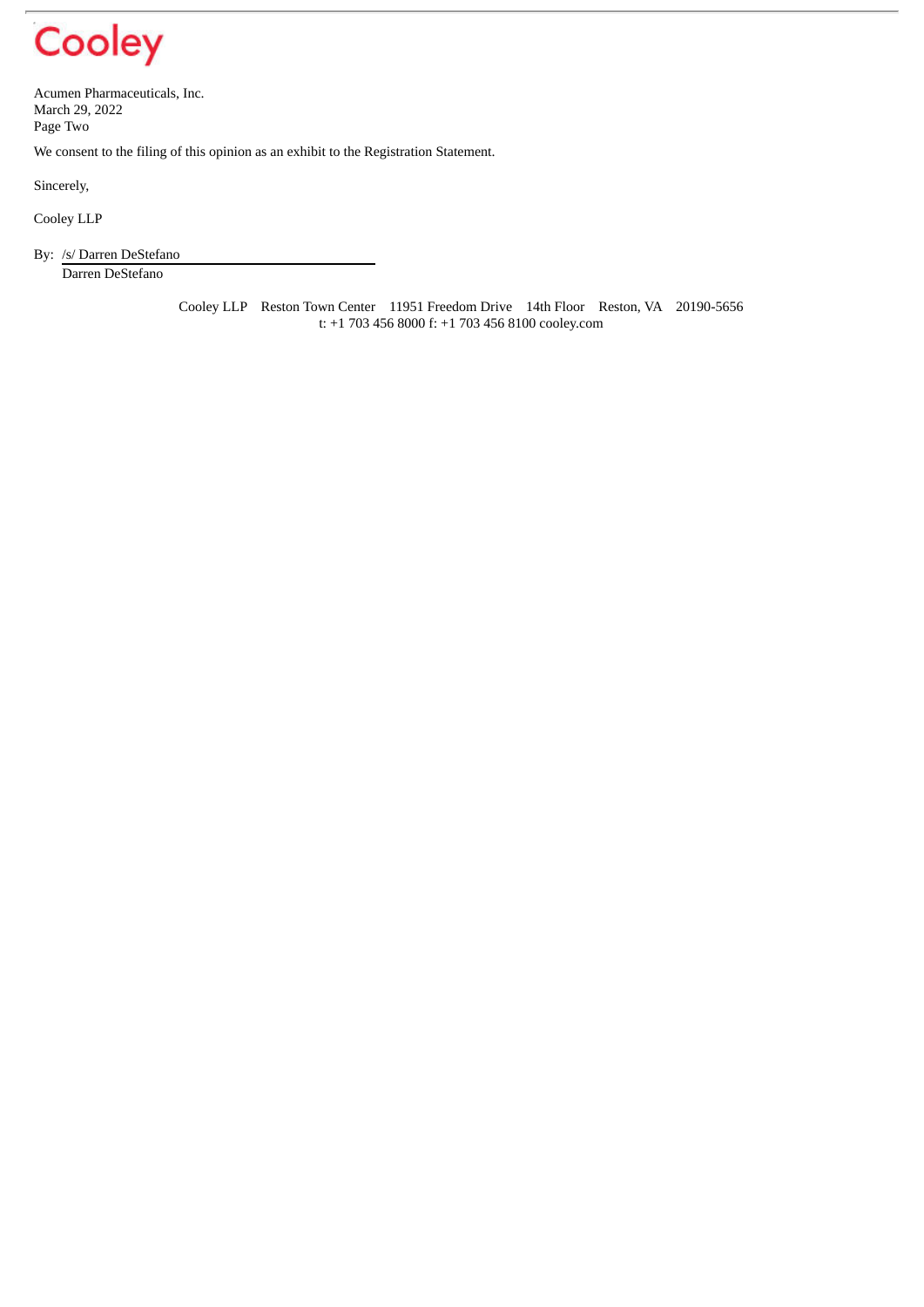#### **Consent of Independent Registered Public Accounting Firm**

<span id="page-7-0"></span>We consent to the incorporation by reference in the Registration Statement (Form S-8), dated March 29, 2022, pertaining to the Acumen Pharmaceuticals Inc. 2021 Equity Incentive Plan and 2021 Employee Stock Purchase Plan of our report dated March 28, 2022, with respect to the consolidated financial statements of Acumen Pharmaceuticals Inc., included in its Annual Report (Form 10-K) for the year ended December 31, 2021 filed with the Securities and Exchange Commission.

/s/ Ernst & Young LLP

Tysons, Virginia March 28, 2022